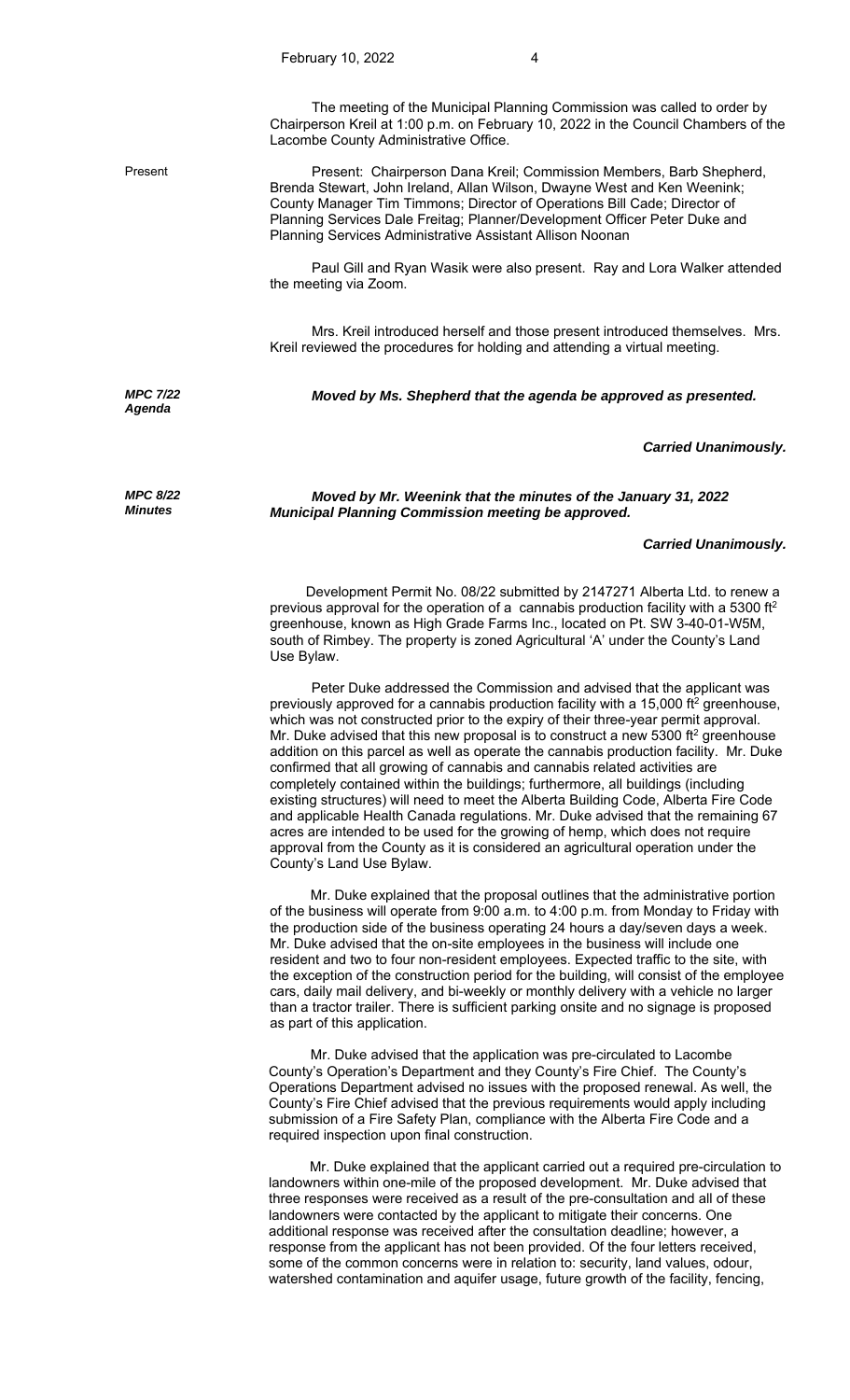traffic and dust, building safety codes, and disposal of waste. Mr. Duke provided an overview and outline of the responses provided to the affected landowners from the applicant regarding the concerns raised from the pre-circulation.

 Mr. Duke reported that the subject site is heavily treed and provides adequate screening, which meets the Highways and County Main Roads Overlay District standards and the proposed greenhouse addition plan drawings submitted with the proposed application meet the requirements of the Highways and County Main Roads Overlay District. Mr. Duke explained that the traffic to the site is minimal and would not have an adverse impact on the surrounding infrastructure or neighbours and while a while a number of local residents have expressed concerns with the proposed development, the applicant has made an effort to address these concerns. Mr. Duke confirmed that the scale of the facility has been reduced to less than half of its original size that it was approved for in 2018. Cannabis production, although a distinct use that is subject to additional policies, still involves the raising of a horticultural crop, which is the primary use of the Agricultural "A" District. As a result, staff consider that the application for renewal of this cannabis production facility remains a suitable and appropriate use of the lands; therefore, Mr. Duke recommended approval of the application with conditions.

 Mr. Duke confirmed that Health Canada will not issue any federal approvals until construction of the greenhouse is complete and the facility is operational and produces an initial crop for inspection. Mr. Duke also confirmed that the residence on the property must have an employee living in the house full time as long as there is a business operating from the site.

Paul Gill addressed the Commission and confirmed that the operation is going to be considerably smaller than originally applied for in 2018. As well, Mr. Gill confirmed that they can only sell the product to government inspected agencies. Further, there will be no signage at the property and all fencing and security requirements will be installed to Health Canada standards once the greenhouse facility is in operation.

Neighboring landowner, Ryan Wasik, addressed the Commission with his concerns regarding the proposed development. Mr. Wasik's outlined his concerns regarding impact on the environment, water run off, potential odours, security, increase in traffic, size of buildings and any growth of the business in the future. Mr. Wasik voiced his concerns over lack of community consultation and the possible affect this operation will have on land values in the area.

Further discussion was held regarding odour mitigation, the use of rainwater in the production process and annual review of the development once the development is operating.

*MPC 9/22 DPA 08/22 214271 Alberta Ltd. Pt. SW 3-40-01-W5M* 

*Moved by Ms. Shepherd that the Municipal Planning Commission approve Development Permit Application No. 08/22 submitted by 2147271 Alberta Ltd. to renew a previous approval for the operation of a cannabis production facility with a 5300 ft2 greenhouse, known as High Grade Farms Inc., located on Pt. SW 3-40-01-W5M, south of Rimbey, subject to the following conditions:* 

- *1. term of the development permit shall be three (3) years;*
- *2. this approval shall be subject to an annual review by the Development Officer. Failure to comply with the conditions of the development permit may result in the permit being suspended or revoked;*
- *3. prior to occupancy of the building for use as a cannabis production facility, the applicant/operator shall provide to the satisfaction of the County confirmation of application for, and compliance with the requisite federal license;*
- *4. cannabis production facility shall at all times comply with federal and provincial legislation and regulations, failure to do so will result in the immediate termination of this development approval;*
- *5. the total plant canopy space is not to exceed 2300 ft2. A further development permit application is required for any changes to the business, including additional canopy space;*
- *6. prior to occupancy of the building for use as a cannabis production facility, a fire safety plan to be submitted to the satisfaction of the County's Fire Chief;*
- *7. prior to occupancy of the building, applicants to arrange for the County's Fire Chief to carry out an inspection of the premises to ensure compliance with the Alberta Fire Code (AFC). Please note, that periodic inspections may occur through your development permit approval term;*
- *8. applicant will be responsible to ensure there is a 150 m (492 ft.) clear lineof-sight in both directions from the access;*
- *9. any lighting to comply with the County's Dark Sky Guidelines and Crime*